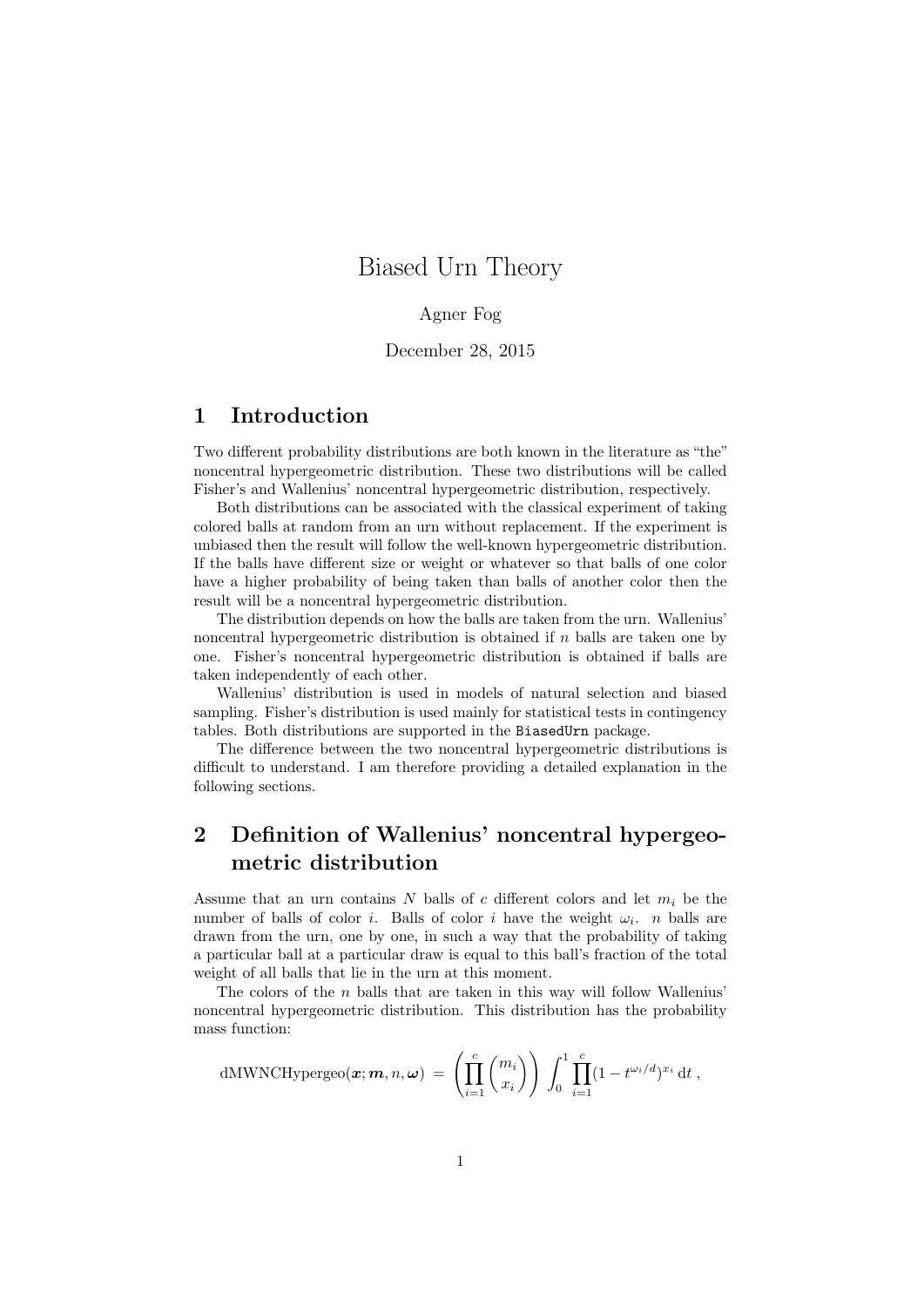where 
$$
d = \sum_{i=1}^{c} \omega_i (m_i - x_i)
$$
.

 $\boldsymbol{x} = (x_1, x_2, \ldots, x_c)$  is the number of balls drawn of each color.  $\mathbf{m} = (m_1, m_2, \dots, m_c)$  is the initial number of balls of each color in the urn.  $\boldsymbol{\omega} = (\omega_1, \omega_2, \dots, \omega_c)$  is the weight or odds of balls of each color.  $n = \sum_{i=1}^{c} x_i$  is the total number of balls drawn.

 $c$  is the number of colors. The unexpected integral in this formula arises as the solution to a difference equation. (The above formula is invalid in the trivial case  $n = N.$ 

# 3 Definition of Fisher's noncentral hypergeometric distribution

If the colored balls are taken from the urn in such a way that the probability of taking a particular ball of color i is proportional to its weight  $\omega_i$  and the probability for each particular ball is independent of what happens to the other balls, then the number of balls taken will follow a binomial distribution for each color.

The total number of balls taken  $n = \sum_{i=1}^{c} x_i$  is necessarily random and unknown prior to the experiment. After the experiment, we can determine  $n$ and calculate the distribution of colors for the given value of  $n$ . This is Fisher's noncentral hypergeometric distribution, which is defined as the distribution of independent binomial variates conditional upon their sum n.

The probability mass function of Fisher's noncentral hypergeometric distribution is given by

dMFNCHypergeo
$$
(\boldsymbol{x}; \boldsymbol{m}, n, \boldsymbol{\omega}) = \frac{g(\boldsymbol{x}; \boldsymbol{m}, n, \boldsymbol{\omega})}{\sum_{\boldsymbol{y} \in \Xi} g(\boldsymbol{y}; \boldsymbol{m}, n, \boldsymbol{\omega})},
$$
  
where  $g(\boldsymbol{x}; \boldsymbol{m}, n, \boldsymbol{\omega}) = \prod_{i=1}^{c} {m_i \choose x_i} \omega_i^{x_i},$   
and the domain  $\Xi = \left\{ \boldsymbol{x} \in \mathbb{Z}^c \, \middle| \, \sum_{i=1}^{c} x_i = n \land \forall i \in [1, c] : 0 \le x_i \le m_i \right\}.$ 

## 4 Univariate distributions

The univariate distributions are used when the number of colors c is 2. The multivariate distributions are used when the number of colors is more than 2.

The above formulas apply to any number of colors c. The univariate distributions can be expressed by setting  $c = 2$ ,  $x_1 = x$ ,  $x_2 = n - x$ ,  $m_1 = m$ ,  $m_2 = N - m$ ,  $\omega_1 = \omega$ ,  $\omega_2 = 1$  in the above formulas.

## 5 Name confusion

Wallenius' and Fisher's distribution are both known in the literature as "the" noncentral hypergeometric distribution. Fisher's distribution was first given the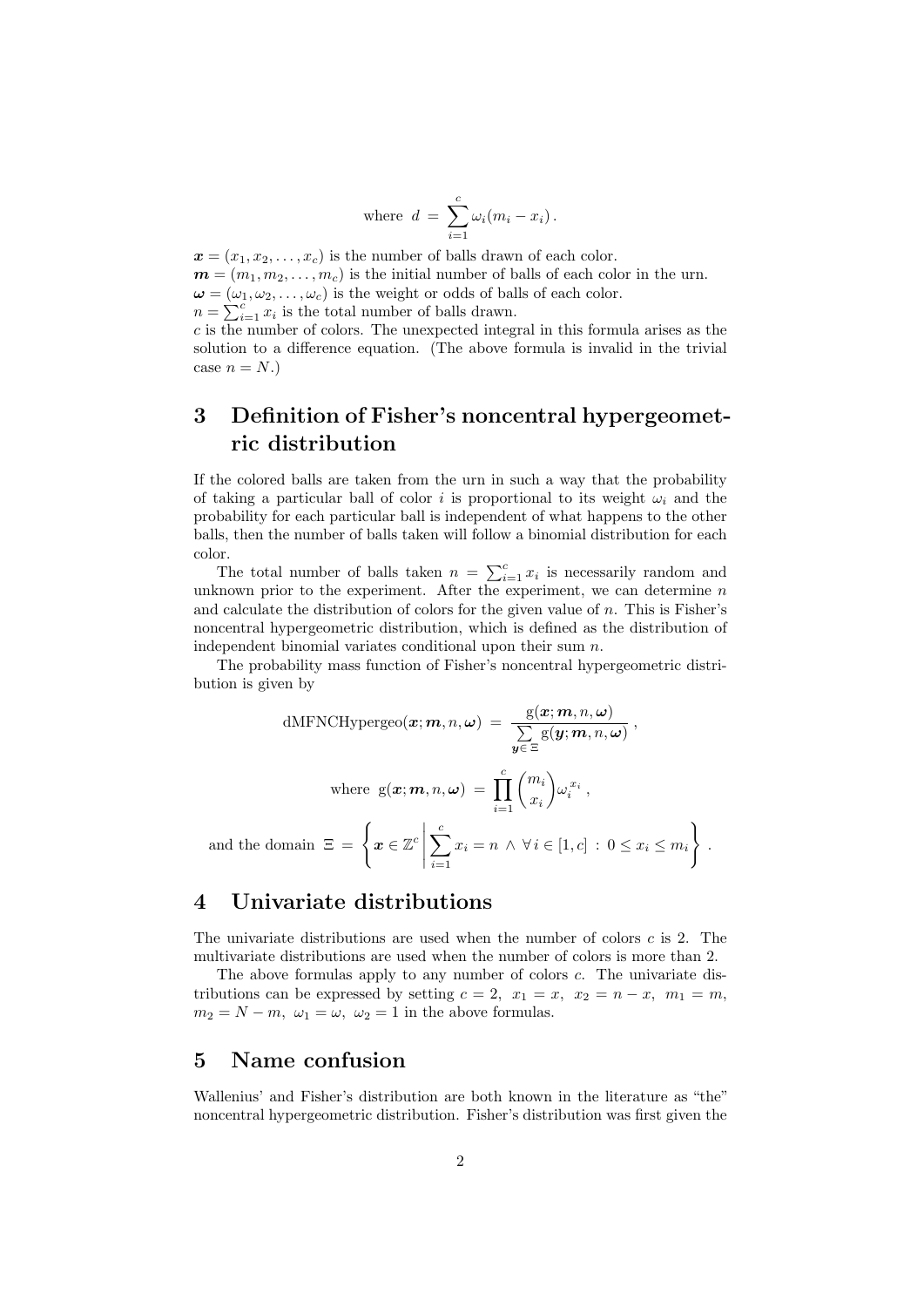name extended hypergeometric distribution, but some scientists are strongly opposed to using this name.

There is a widespread confusion in the literature because these two distributions have been given the same name and because it is not obvious that they are different. Several publications have used the wrong distribution or erroneously assumed that the two distributions were identical.

I am therefore recommending to use the prefixes Wallenius' and Fisher's to distinguish the two noncentral hypergeometric distributions. While this makes the names rather long, it has the advantage of emphasizing that there is more than one noncentral hypergeometric distribution, whereby the risk of confusion is minimized. Wallenius and Fisher are the names of the scientists who first described each of these two distributions.

The following section explains why the two distributions are different and how to decide which distribution to use in a specific situation.

## 6 The difference between the two distributions

Both distributions degenerate into the well-known hypergeometric distribution when all balls have the same weight. In other words: It doesn't matter how the balls are sampled if the balls are unbiased. Only if the urn experiment is biased can we get different distributions depending on how the balls are sampled.

It is important to understand how this dependence on the sampling procedure arises. In the Wallenius model, there is competition between the balls. The probability that a particular ball is taken is lower when the other balls in the urn are heavier. The probability of taking a particular ball at a particular draw is equal to its fraction of the total weight of the balls that remain in the urn at that moment. This total weight depends on the weight of the balls that have been removed in previous draws. Therefore, each draw except the first one has a probability distribution that depends on the results of the previous draws. The fact that each draw depends on the previous draws is what makes Wallenius' distribution unique and makes the calculation of it complicated. What happens to each ball depends on what has happened to other balls in the preceding draws.

In the Fisher model, there is no such dependence between draws. We may as well take all  $n$  balls at the same time. Each ball has no "knowledge" of what happens to the other balls. For the same reason, it is impossible to know the value of n before the experiment. If we tried to fix the value of n then we would have no way of preventing ball number  $n+1$  from being taken without violating the principle of independence between balls.  $n$  is therefore a random variable and the Fisher distribution is a conditional distribution which can only be determined after the experiment when  $n$  is known. The unconditional distribution is c independent binomials.

The difference between Wallenius' and Fisher's distributions is low when odds ratios are near 1, and  $n$  is low compared to N. The difference between the two distributions becomes higher when odds ratios are high and  $n$  is near  $N$ .

Consider the extreme example where an urn contains one red ball with the weight 1000, and a thousand white balls each with the weight 1. We want to calculate the probability that the red ball is not taken when balls are taken one by one. The probability that the red ball is not taken in the first draw is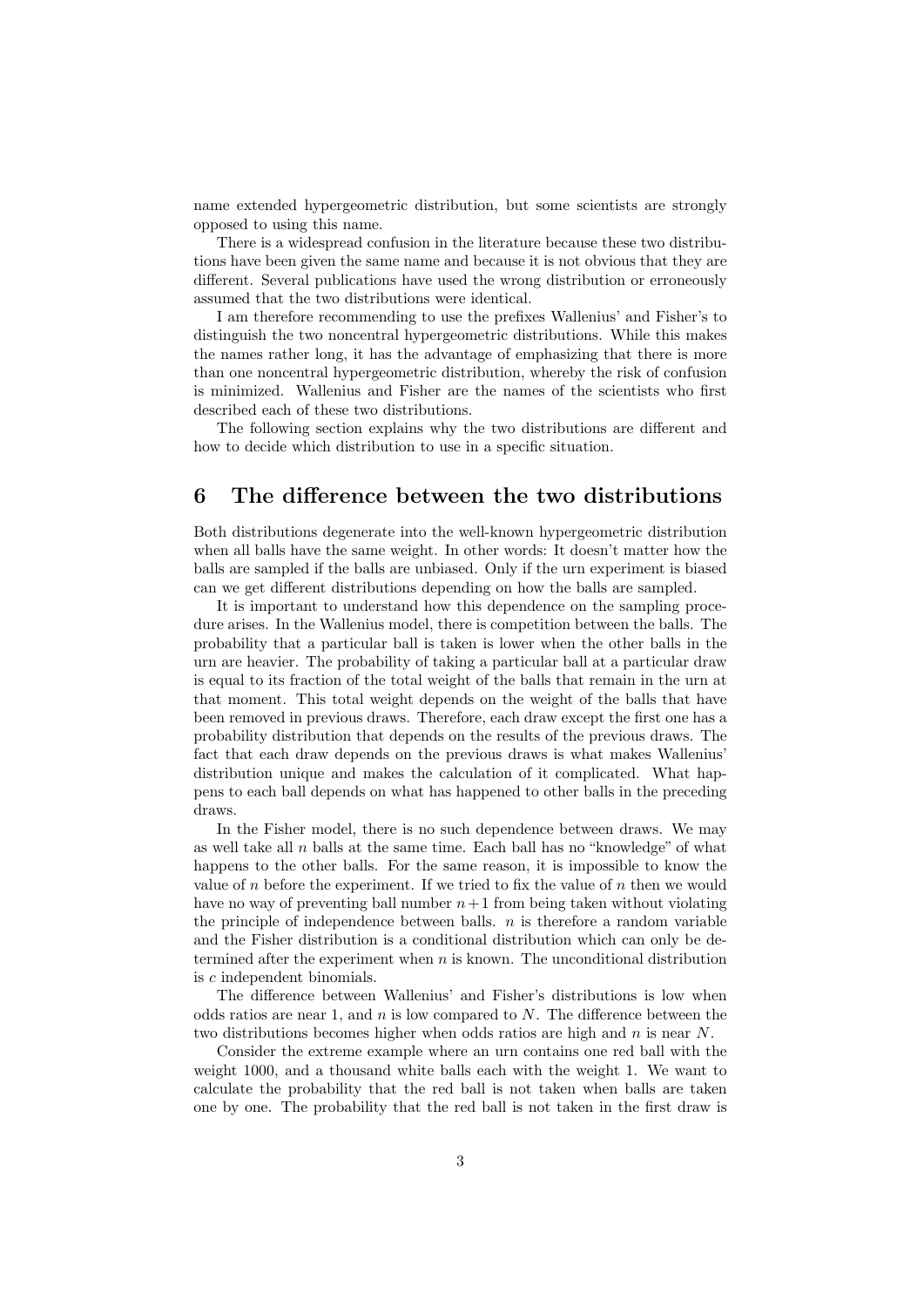$\frac{1000}{2000} = \frac{1}{2}$ . The probability that the red ball is not taken in the second draw, under the condition that it was not taken in the first draw, is  $\frac{999}{1999} \approx \frac{1}{2}$ . The probability that the red ball is not taken in the third draw, under the condition that it was not taken in the first two draws, is  $\frac{998}{1998} \approx \frac{1}{2}$ . Continuing in this way, we can calculate that the probability of not taking the red ball in  $n$  draws is approximately  $2^{-n}$  for moderate values of n. In other words, the probability of not taking a very heavy ball in n draws falls almost exponentially with  $n$  in Wallenius' model. The exponential function arises because the probabilities for each draw are all multiplied together.

This is not the case in Fisher's model where balls may be taken simultaneously. Here the draws are independent and the probabilities are therefore not multiplied together. The probability of not taking the heavy red ball in Fisher's model is approximately  $\frac{1}{n+1}$ . The two distributions are therefore very different in this extreme case.

The following conditions must be fulfilled for Wallenius' distribution to be applicable:

- Items are taken randomly from a finite source containing different kinds of items without replacement.
- Items are drawn one by one.
- The probability of taking a particular item at a particular draw is equal to its fraction of the total weight of all items that have not yet been taken at that moment. The weight of an item depends only on its kind (color) i. (It is convenient to use the word "weight" for  $\omega_i$  even if the physical property that determines the odds is something else than weight).
- $\bullet$  The total number *n* of items to take is fixed and independent of which items happen to be taken.

The following conditions must be fulfilled for Fisher's distribution to be applicable:

- Items are taken randomly from a finite source containing different kinds of items without replacement.
- Items are taken independently of each other. Whether one item is taken is independent of whether another item is taken. Whether one item is taken before, after, or simultaneously with another item is irrelevant.
- The probability of taking a particular item is proportional to its weight. The weight of an item depends only on its kind (color) i.
- $\bullet$  The total number  $n$  of items that will be taken is not known before the experiment.
- $\bullet$  *n* is determined after the experiment and the conditional distribution for n known is desired.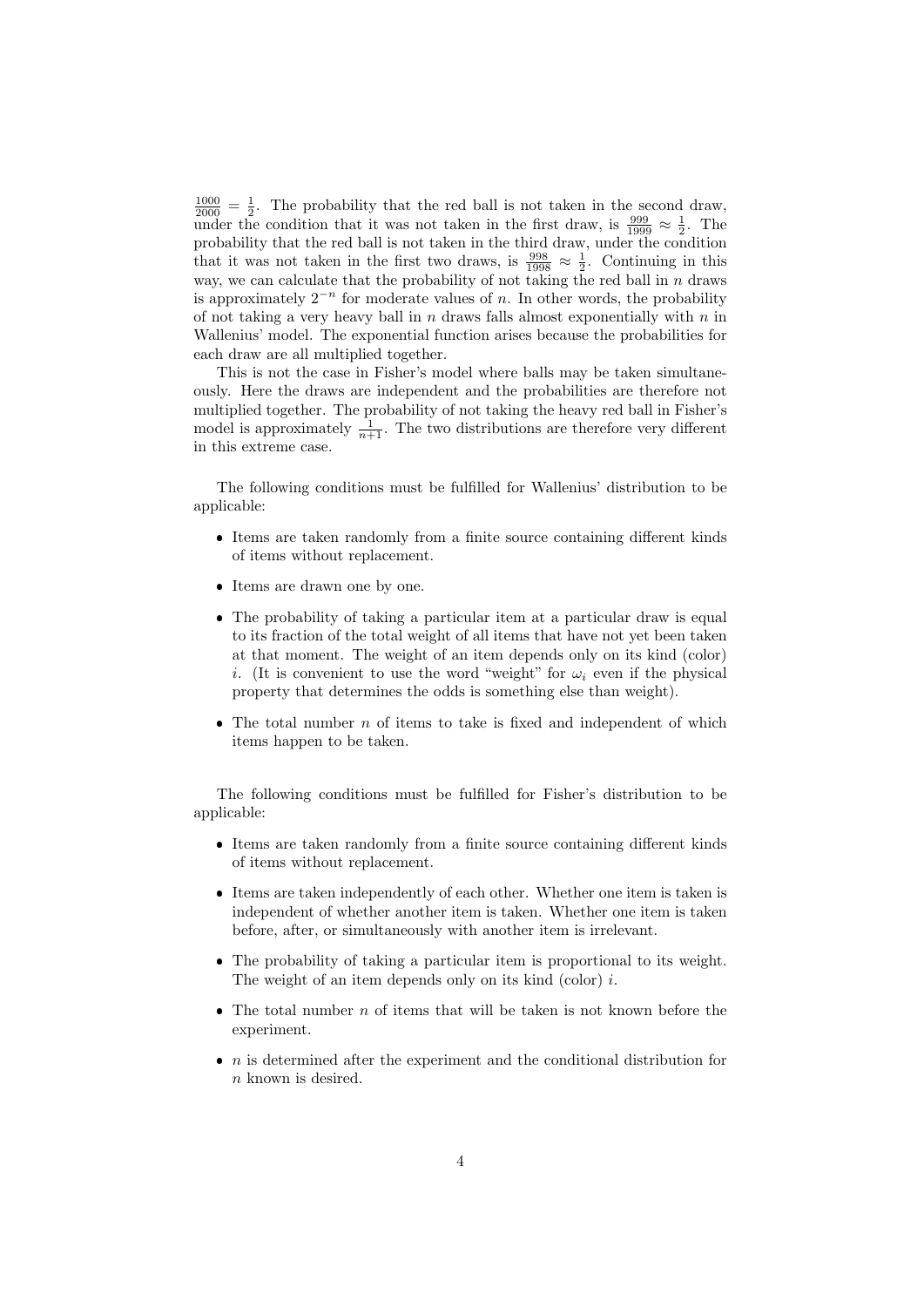# 7 Examples

The following examples will further clarify which distribution to use in different situations.

### 7.1 Example 1

You are catching fish in a small lake that contains a limited number of fish. There are different kinds of fish with different weights. The probability of catching a particular fish is proportional to its weight when you only catch one fish.

You are catching the fish one by one with a fishing rod. You have been ordered to catch  $n$  fish. You are determined to catch exactly  $n$  fish regardless of how long time it may take. You are stopping after you have caught  $n$  fish even if you can see more fish that are tempting you.

This scenario will give a distribution of the types of fish caught that is equal to Wallenius' noncentral hypergeometric distribution.

### 7.2 Example 2

You are catching fish as in example 1, but you are using a big net. You are setting up the net one day and coming back the next day to remove the net. You count how many fish you have caught and then you go home regardless of how many fish you have caught.

Each fish has a probability of getting into the net that is proportional to its weight but independent of what happens to the other fish.

This scenario gives Fisher's noncentral hypergeometric distribution after  $n$ is known.

#### 7.3 Example 3

You are catching fish with a small net. It is possible that more than one fish can go into the net at the same time. You are using the net multiple times until you have at least  $n$  fish.

This scenario gives a distribution that lies between Wallenius' and Fisher's distributions. The total number of fish caught can vary if you are getting too many fish in the last catch. You may put the excess fish back into the lake, but this still doesn't give Wallenius' distribution. This is because you are catching multiple fish at the same time. The condition that each catch depends on all previous catches does not hold for fish that are caught simultaneously or in the same operation.

The resulting distribution will be close to Wallenius' distribution if there are only few fish in the net in each catch and you are catching many times.

The resulting distribution will be close to Fisher's distribution if there are many fish in the net in each catch and you are catching few times.

#### 7.4 Example 4

You are catching fish with a big net. Fish are swimming into the net randomly in a situation that resembles a Poisson process. You are watching the net all the time and take up the net as soon as you have caught exactly  $n$  fish.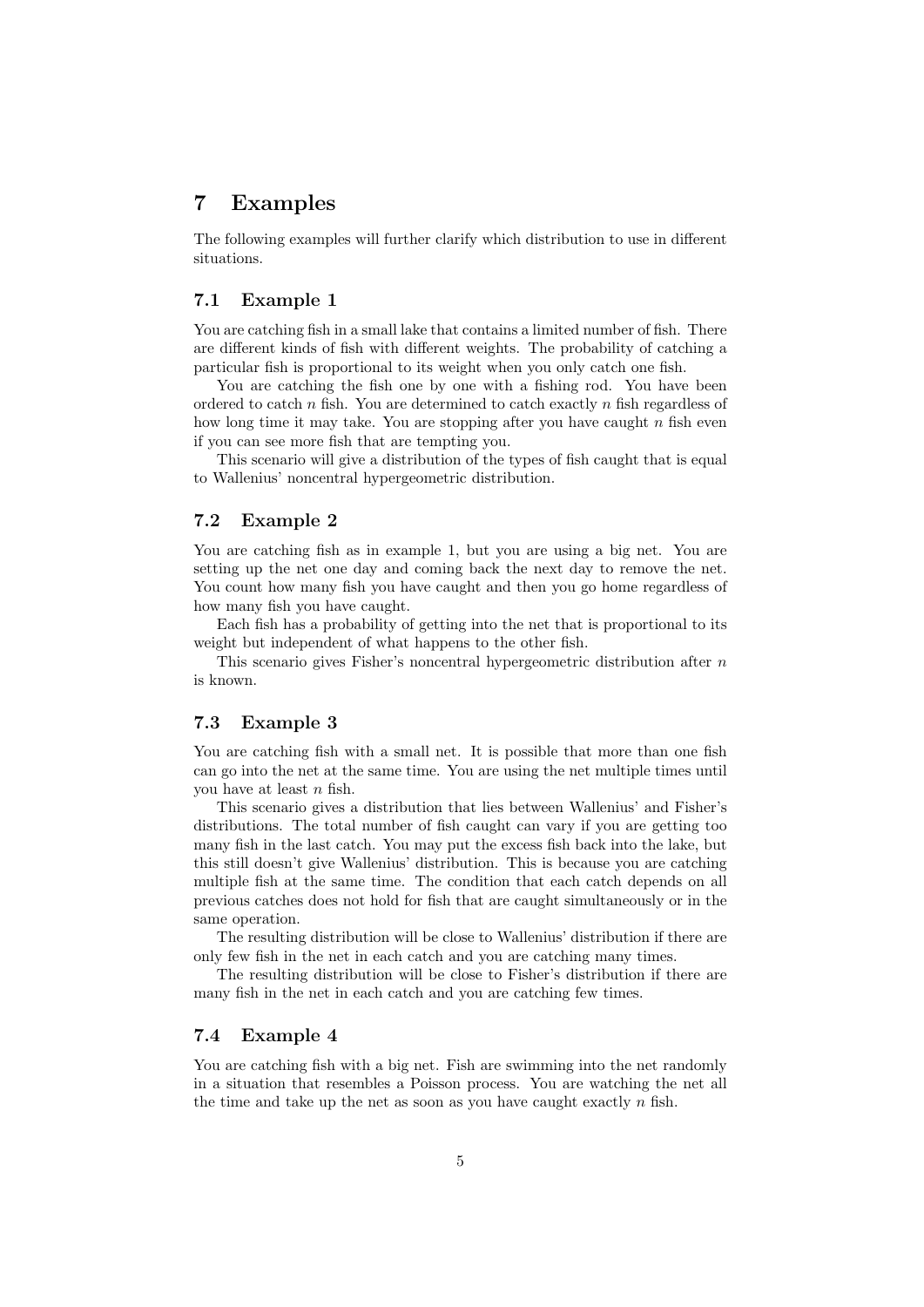The resulting distribution will be close to Fisher's distribution because the fish swim into the net independently of each other. But the fates of the fish are not totally independent because a particular fish can be saved from getting caught if  $n$  other fish happen to get into the net before the time that this particular fish would have been caught. This is more likely to happen if the other fish are heavy than if they are light.

### 7.5 Example 5

You are catching fish one by one with a fishing rod as in example 1. You need a particular amount of fish in order to feed your family. You are stopping when the total weight of the fish you have caught exceeds a predetermined limit.

The resulting distribution will be close to Wallenius' distribution, but not exactly because the decision to stop depends on the weight of the fish you have caught so far.  $n$  is therefore not known exactly before the fishing trip.

## 7.6 Conclusion

These examples show that the distribution of the types of fish you catch depends on the way they are caught. Many situations will give a distribution that lies somewhere between Wallenius' and Fisher's noncentral hypergeometric distributions.

An interesting consequence of the difference between these two distributions is that you will get more of the heavy fish, on average, if you catch  $n$  fish one by one than if you catch all  $n$  at the same time.

These conclusions can of course be applied to biased sampling of other items than fish.

# 8 Applications

The biased urn models can be applied to many different situations where items are sampled with bias and without replacement.

## 8.1 Calculating probabilities etc.

Probabilities, mean and variance can be calculated with the appropriate functions. More complicated systems, such as the natural selection of animals, can be treated with Monte Carlo simulation, using the random variate generating functions.

#### 8.2 Measuring odds ratios

The odds of a sampling process can be measured by an experiment or a series of experiments where the number of items sampled of each kind (color) is counted.

It is recommended to use sampling with replacement if possible. Sampling with replacement makes it possible to use the binomial distribution, whereby the calculation of the odds becomes simpler and more accurate. If sampling with replacement is not possible, then the procedure of sampling without replacement must be carefully controlled in order to get a pure Wallenius' distribution or a pure Fisher's distribution rather than a mixture of the two, as explained in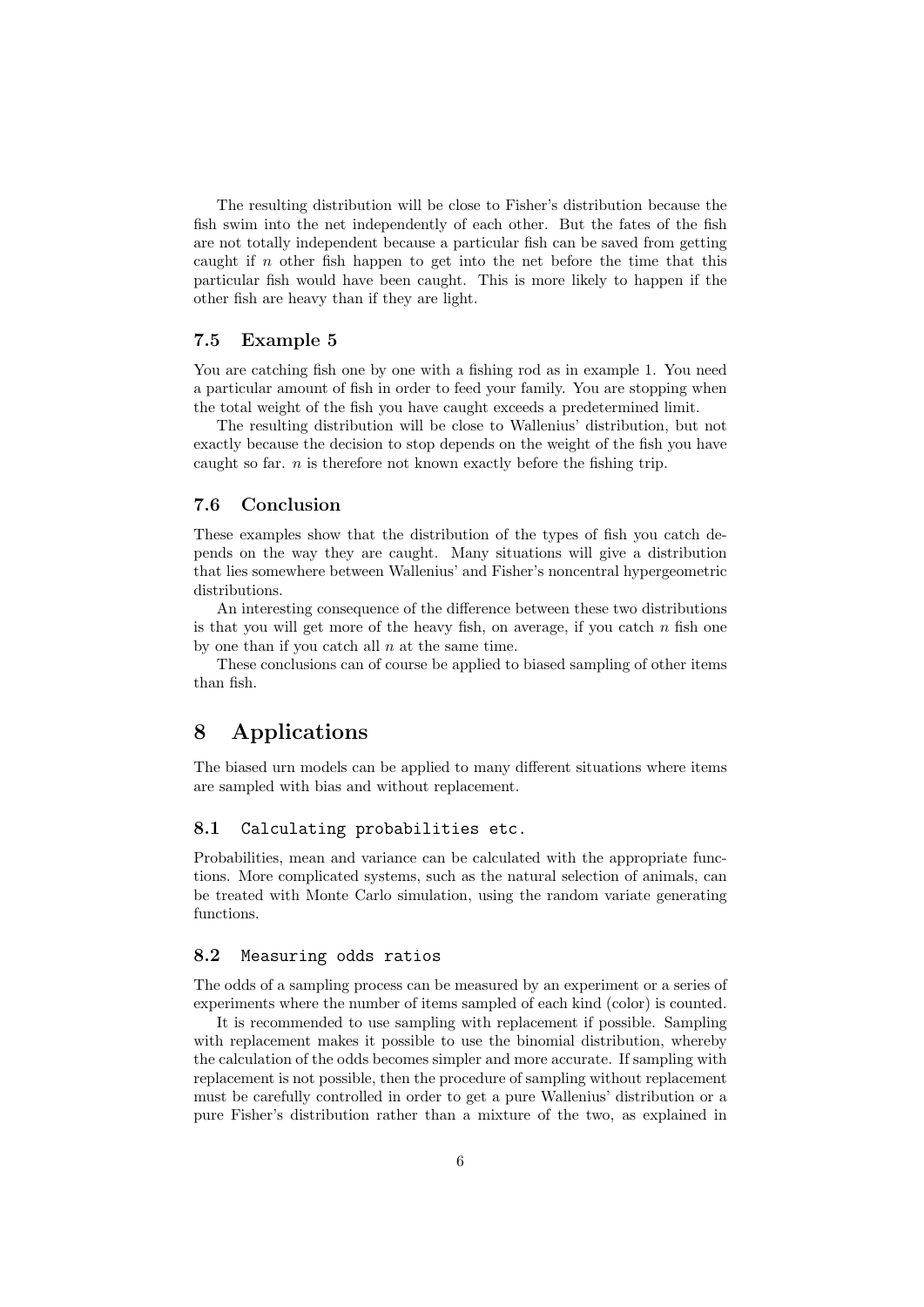the examples above. Use the odds functions to calculate the odds ratios from experimental values of the mean.

## 8.3 Estimating the number of items of a particular kind from experimental sampling

It is possible to estimate the number of items of a particular kind, for example defective items in a production, from biased sampling. The traditional procedure is to use unbiased sampling. But a model of biased sampling may be used if bias is unavoidable or if bias is desired in order to increase the probability of detecting e.g. defective items.

It is recommended to use sampling with replacement if possible. Sampling with replacement makes it possible to use the binomial distribution, whereby the calculation of the number of items becomes simpler and more accurate. If sampling with replacement is not possible, then the procedure of sampling without replacement must be carefully controlled in order to get a pure Wallenius' distribution or a pure Fisher's distribution rather than a mixture of the two, as explained in the examples above. The value of the bias (odds ratio) must be determined before the numbers can be calculated.

Use the functions with names beginning with "num" to calculate the number of items of each kind from the result of a sampling experiment with known odds ratios.

## 9 Demos

The following demos are included in the BiasedUrn package:

#### 9.1 CompareHypergeo

This demo shows the difference between the hypergeometric distribution and the two noncentral hypergeometric distributions by plotting the probability mass functions.

### 9.2 ApproxHypergeo

This demo shows shows that the two noncentral hypergeometric distributions are approximately equal when the parameters are adjusted so that they have the same mean rather than the same odds.

## 9.3 OddsPrecision

Calculates the precision of the oddsWNCHypergeo and oddsFNCHypergeo functions that are used for estimating the odds from a measured mean.

#### 9.4 SampleWallenius

Makes 100,000 random samples from Wallenius noncentral hypergeometric distribution and compares the measured mean with the theoretical mean.